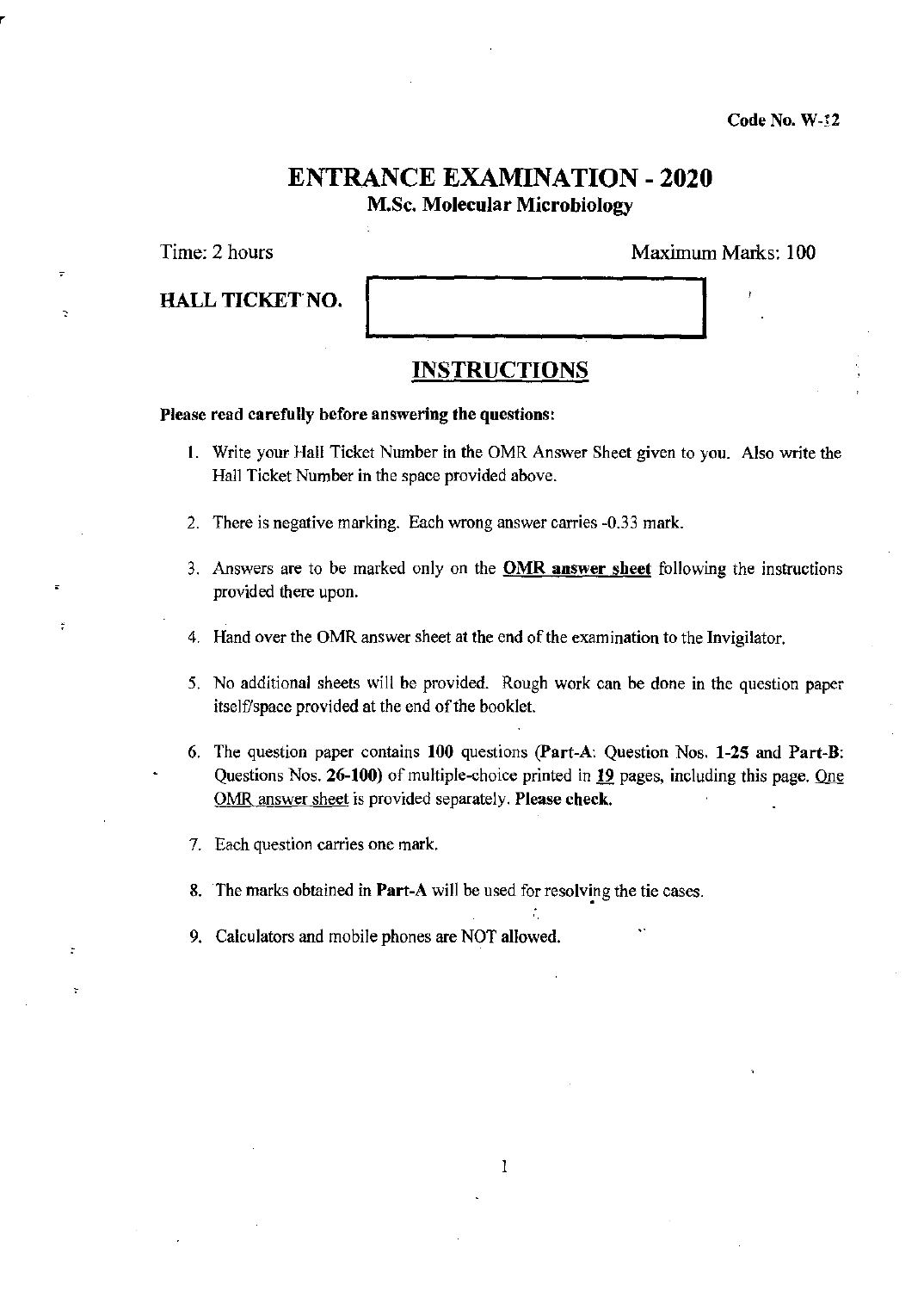## PART-A

### 1. Identify the mismatch

- A. Vector used in human genome project Yeast artificial chromosomes
- B. Salt and sugar preserve foods because they are hypertonic
- C. Luminescent bacteria emit light because they have the enzyme luciferase
- D. Tuberculosis is  $a W$ ater borne disease
- 2. Second law of thermodynamics says "no operator can operate in such a way that its only effect is to convert heat absorbed by a system completely into --------------- "
	- A. energy added to the system B. work done by the system
	- D. C. work done on the system b. energy removed from the system
- 3. The following are some of the commonly used biochemical tests in microbiology. Identify the mismatch from the following:
	- A. Nesslers reagent test Ammonification Nitrate broth
	- B. Iodine reagent test Starch hydrolysis Starch agar
	- C. Phenol red test Acid production Phenol red malate broth
	- D. Rose indole test  $-$  Indole production  $-$  SIM agar
- 4. Identify the correct matches
	- i. Colonies produced by *Pseudomonas* on Mac Conkey's medium Green colored
	- -ii. Fried egg appearance colonies on solid media Mycoplasmas
	- iii. Mycoplasmas reproduce by Budding
	- iv. Bacterial endotoxins are localized in Lipopolysaccharide of Gram-stain-negative bacteria
	- A. i, ii B. iii, iv C. ii, iv D. ii, iii
- 5. The major reason that antiparallel  $\beta$ -stranded protein structures are more stable than parallel p-strarided structures are that the latter
	- A. do not have as many disulfide crosslinks between adjacent strands
	- B. do not stack in sheets as well as antiparallel strands
	- C. have fewer lateral hydrogen bonds than antiparallel strands
	- D. have weaker hydrogen bonds laterally between adjacent strands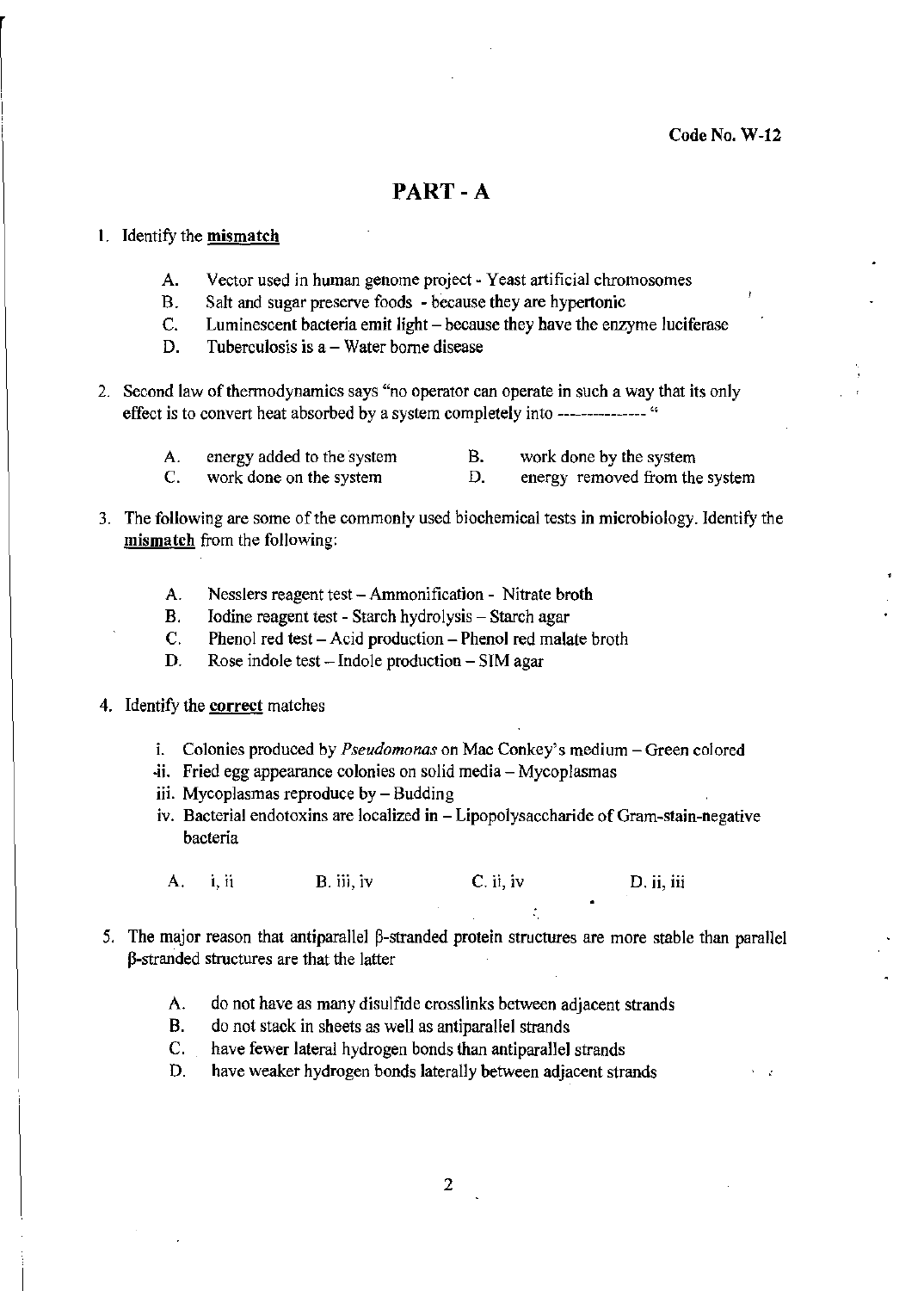- 6. One scientist has asked his research scholar to prepare 100 mt of GTE buffer containing 1% glucose, 25 mM Tris and 10 mM EDTA. He gave him glucose powder and stock solution of 1 M Tris and 0.5 M EDTA. How much quantity/volume is required to prepare the required concentration of GTE buffer'?
	- A. 1 gm glucose powder, 5 ml of Tris and 2 ml of EDTA
	- B. 1 gm glucose powder, 2.5 ml of Tris and 2 ml of EDTA
	- C. 0.1 gm glucose powder,  $2.5$  ml of Tris and  $2$  ml of EDTA
	- D. 0.1 gm glucose powder, 2.5 ml of Tris and 20 ml of EDTA
- 7. A mutant cell loses parts of the ends of its chromosome every time it replicates its DNA. You suspect that it has a defect in its:

A. homologous recombination B. ligase C. gyrase D. telomerase

- 8. Which statement is **incorrect** about the SDS-PAGE technique?
	- A. Separations are run on gel-covered plates
	- B. Sodium dodecyl sulfate is used to denature the samples being separated
	- C. It is a type of gel exclusion chromatographic method of separation
	- D. It is used to separate native proteins
- 9. Presence of DNA-degrading enzymes in the extracellular medium, would prevent transfer of DNA by
	- A. conjugal transfer by a self-transmissible plasmid
	- B. generalized phage transduction
	- C. natural transformation
	- D. specialized transduction
- 10. An example of the oxidative deamination is
	- A. glutamate = hexanoic acid +  $NH<sub>3</sub>$
	- B. aspartate +  $\alpha$ -ketoglutarate = glutamate + oxaloacetate
	- C. glutamate =  $\alpha$ -ketoglutarate + NH<sub>3</sub>
	- D. aspartate + hexanoic acid = glutamate + oxaloacetate
- 11. In ............ operation one or more components of mixture of liquid or solid phases are transferred to another liquid phase
	- A. distillation B. extraction C. absorption D. adsorption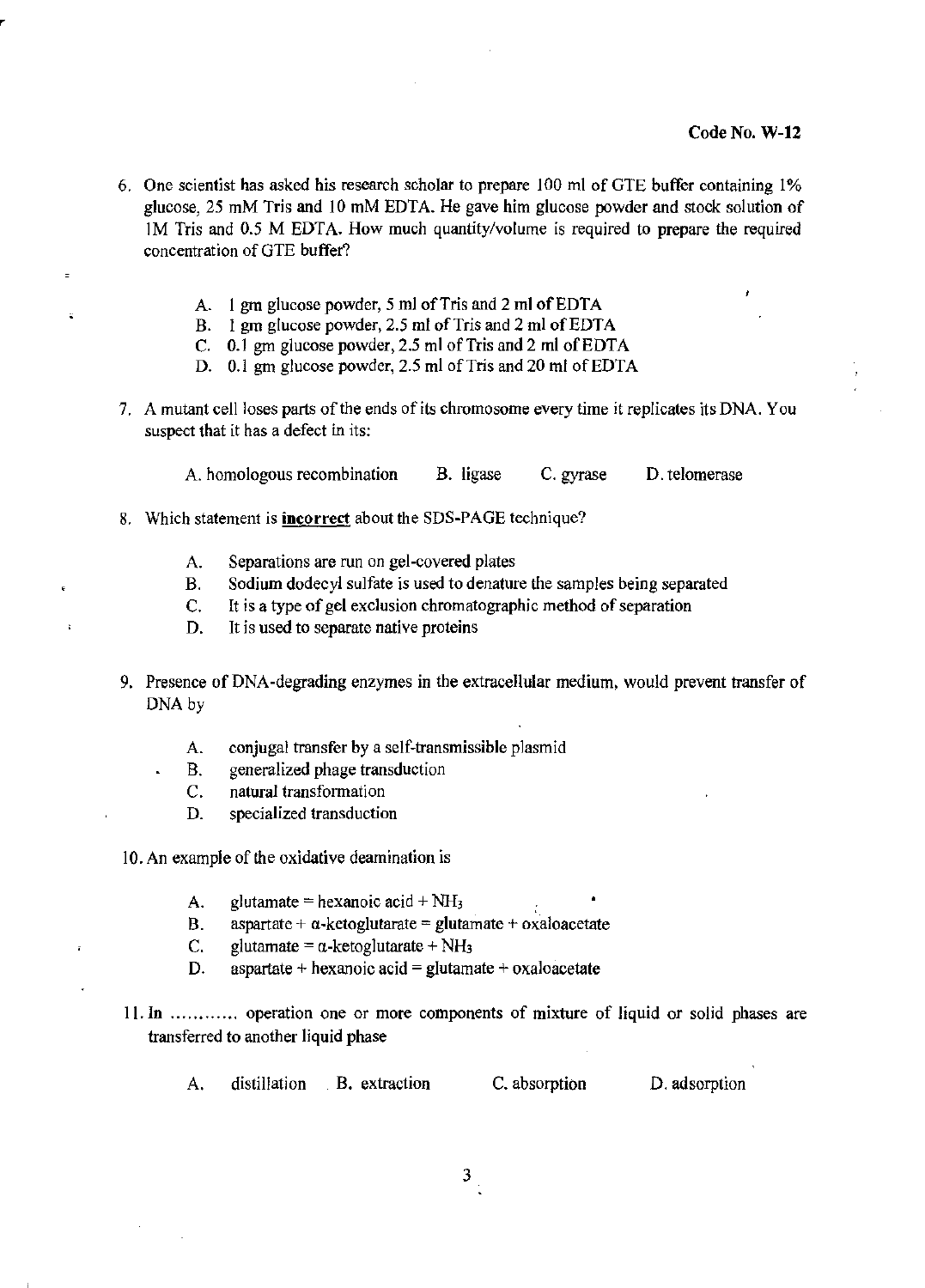A. C. non - ideal solutions equilibrium mixture 13. Chaperones are concerned primarily with: B. ideal solutions D. any solution A. Post translational process C. Denaturation state B. Degradation process D. Protein folding 14. Which of the following cells are epithelial cells located in the gastric gland? A. Dendritic cells B. Parietal cells C. Goblet cells D. Chief cells 15. Identify the **correct** match A. Mesosomes are the part of  $-$  Golgi apparatus B. Enzyme hydrolyzing bacterial cell wall- Protease C. The photorespiration involves  $-$  Glycolate cycle D. Bioleaching is done by  $-Algae$ 16. Identify the wrong statement A. Albumin is not a hemoprotein B. Ciprofloxacin acts by inhibiting bacterial DNA gyrase C. Zinc is required for the enzyme alcohol dehydrogenase D. I cell disease is associated with mitochondria 17. The mode of nutrition of a parasitic protozoan is: A. Archenozoic B. Parazoic C. Holozoic D. Mesozoic 18. Identify the wrong statement A. The genus *Torula* is a common yeast which is often grown on wood liquor and is a good source of the amino acid, glutamic acid. B. Botulism is the most common food borne disease caused by the spores of *Clostridium botulinum* which produce the neurotoxin botulinum. C. Rancidity of stored foods is due to the activity of proteolytic microorganisms. D. Virulence of the microorganisms can be reduced by attenuation.

12. Raoult's law applies to ........ .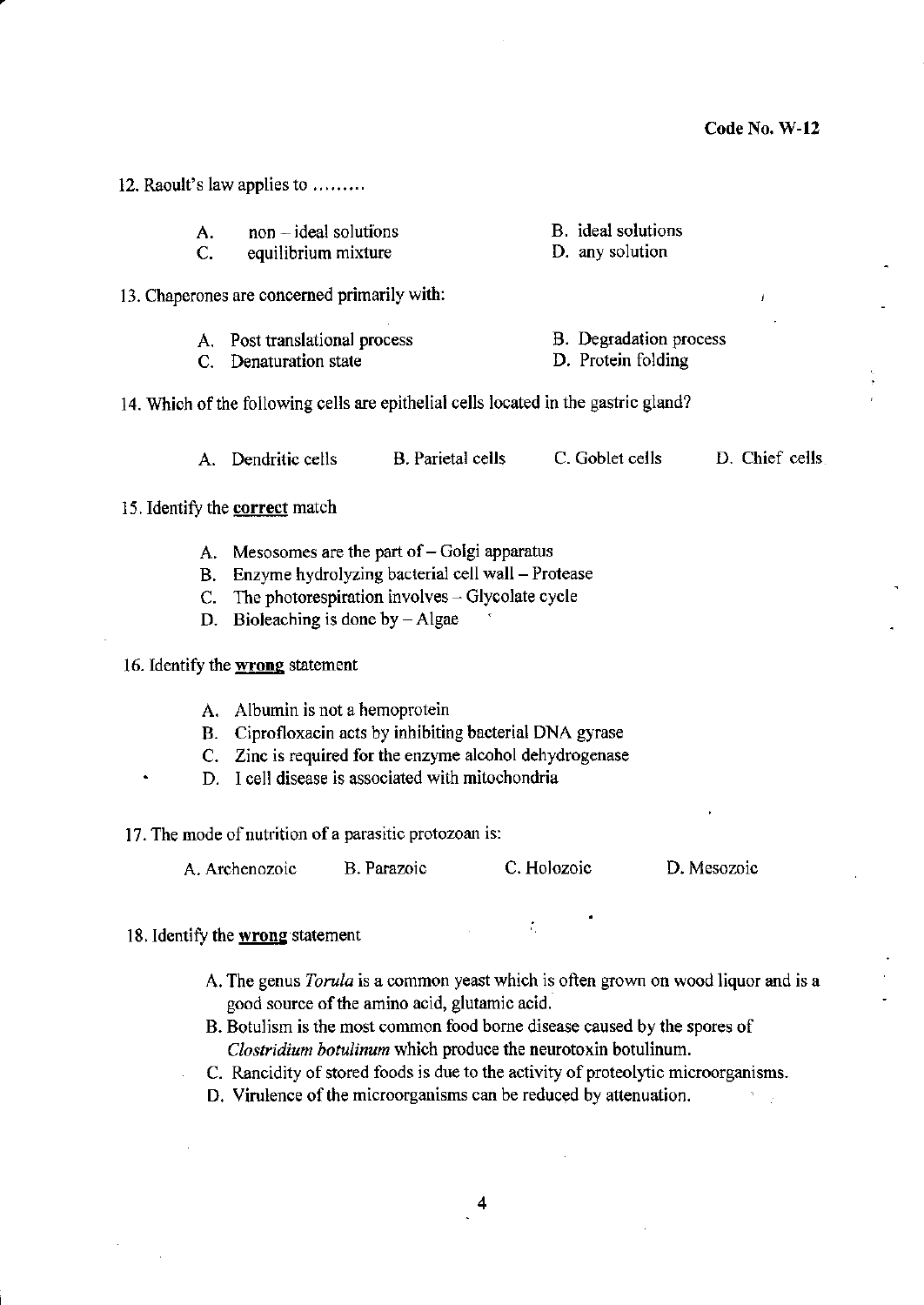### 19. Identify the **wrong** statement

r

- A. WIDAL test is used for the detection of typhoid fever which detects agglutinating antibodies against the 0 and H antigens of *Salmonella typhi.*
- B. *Corynebacterium diphtheriae* is the pathogenic bacterium that causes diphtheria. It is also known as the Klebs-Loffler *Bacillus.* <sup>I</sup>
- C. Acridine dyes are more effective against the obligate pathogens like *Mycoplasma.*
- D. *Streptococcus pneumoniae* are non-motile, gram-stain-positive facultative anaerobic bacteria that belong to the phylum Firmicutes.
- 20. Identify the **wrong** statement
	- A. Cefepime is an antibiotic which acts by inhibiting cell wall synthesis.
	- B. Aminoglycosides are bacteriostatic.
	- C. Puromycin is a potential inhibitor of protein synthesis that acts as an analogue of aminoacyl-t-RNA.
	- D. Drug resistance in *Staphylococcus aureus* is most commonly acquired by transduction.
- 21. Which of the following statement( s) is/are **true** regarding *Agrobacterium?* 
	- (i) *Agrobacterium tumefaciens* causes crown gall disease in monocotyledonous plants
	- (ii) *Agrobacterium rhizogenes* induces hairy root disease in dicotyledonous plants
	- (iii) Both *A. tumefaciens* and *A. rhizogenes* are Gram negative in nature
	- (iv) Both *A. tumefaciens* and *A. rhizogenes* uses vertical gene transfer to infect plants
	- A. (i) and (ii)
	- B. (ii) only
	- C.  $(ii)$  and  $(iii)$
	- D. (iii) and (iv)

22. Which of the following **correctly** defines the primer?

- A. Primers are the short sequences at the end of the nucleotide sequences which are used for amplification
- B. Primers are the short sequences which are complementary to the nucleotides at the end of the sequence which is to be amplified
- C. Primers are the short sequences present anywhere in the nucleotide sequence to be amplified
- D. Primers are the short sequences which are complementary to the nucleotides anywhere in the sequence to be amplified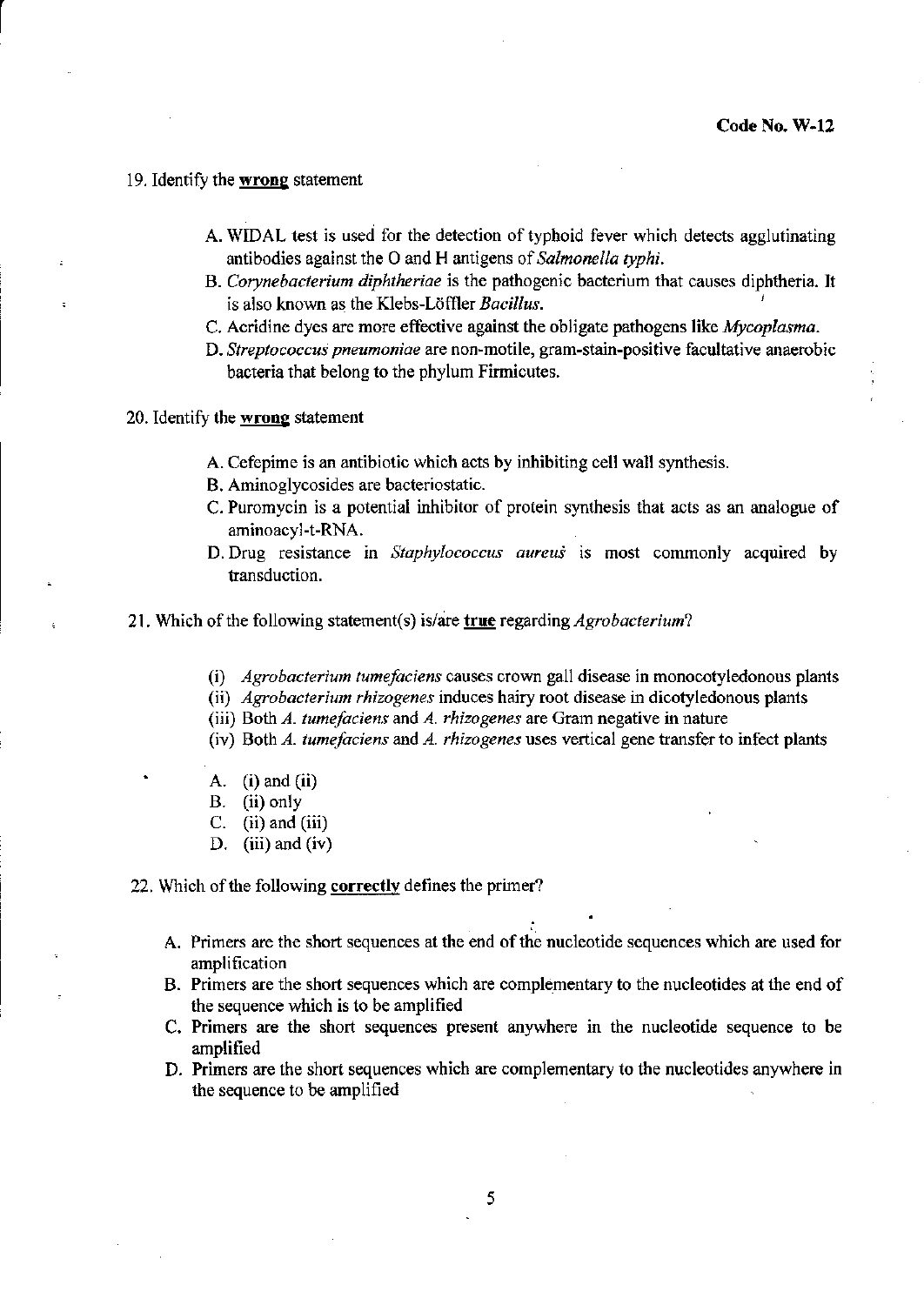•

23. Match the following:

| 1. Rhodobacter sphaeroides     | i. Bacteria cell wall          |
|--------------------------------|--------------------------------|
| 2. Chlamydomonas               | ii. Fungi                      |
| 3. Heterotroph                 | iii. Hydrogen sulphide         |
| 4. Murein                      | iv. Algae                      |
| 5. Bacterial photosynthesis    | v. Purple non-sulfur bacterium |
| di fillo                       | vi. Cyanobateria               |
| A. 1-v, 2-iv, 3-ii, 4-i, 5-iii | B. 1-v, 2-iv, 3-vi, 4-i, 5-iii |
| C. 1-i, 2-iv, 3-ii, 4-v, 5-vi  | D. 1-vi, 2-v, 3-i, 4-ji, 5-jii |

- 24. Given below are the statements on primosomes and replisomes that are involved in prokaryotic DNA replication.
	- (i) Primosome is a helicase plus a DNA polymerase III
	- (ii) Replisome includes a primosome plus two copies of DNA polymerase III
	- (iii) Primosome opens the DNA and creates RNA primers on lagging strands
	- (iv) Replisome coordinates replication on both the leading and lagging strands at the Yjunction

Which of the above are correct?

- A. (i), (ii) and (iii)
- B. (ii), (iii) and (iv)
- C. (i), (iii) and (iv)
- D. (ii), (iii), (iii) and (iv)

25. Consider the following statements that describe the function of the eukaryotic promoter.

I. typically lies towards the 5' region of the gene

II. many eukaryotic genes have a conserved promoter sequence called the TATA box

III. it is the region of translational start site '

IV. serves as sequence to which transcription apparatus binds

Which of the following statements related to the above are correct?

- A. Statements I, II and III are correct
- B. Statements I, II and IV are correct
- C. Statements I, III and IV are correct
- D. Statements II, III and IV are correct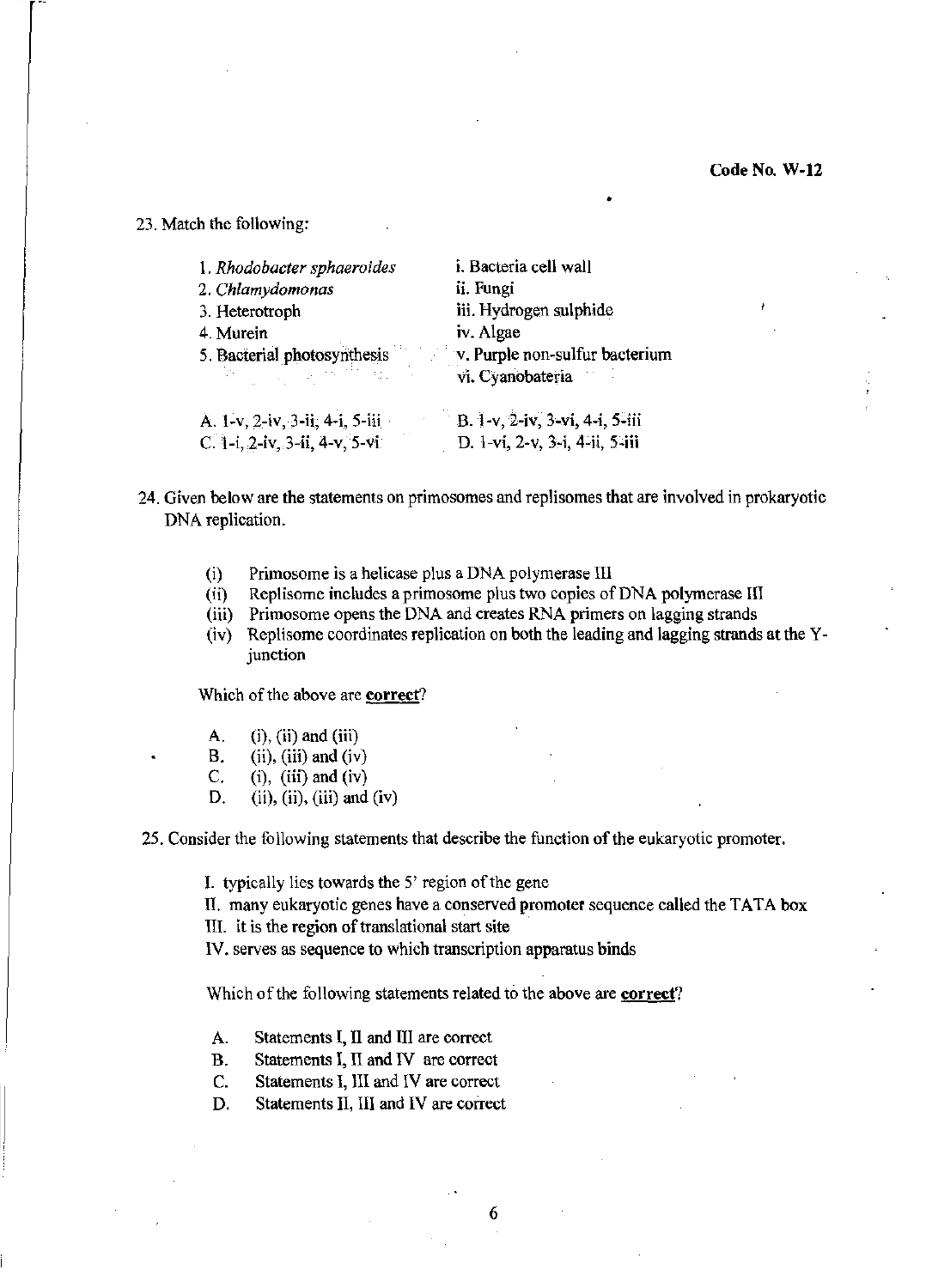ÿ

| 26. Uricotelic animals are those that excrete nitrogenous waste in the form of uric acid. Which<br>among the following is a uricotelic organism? |                                   |                                                                                                                                                                                    |                                                                                                                                                                                                                                                                                                            |                                                                                              |
|--------------------------------------------------------------------------------------------------------------------------------------------------|-----------------------------------|------------------------------------------------------------------------------------------------------------------------------------------------------------------------------------|------------------------------------------------------------------------------------------------------------------------------------------------------------------------------------------------------------------------------------------------------------------------------------------------------------|----------------------------------------------------------------------------------------------|
|                                                                                                                                                  | A. Mammals                        | B. Frogs                                                                                                                                                                           | C. Bony Fish                                                                                                                                                                                                                                                                                               | D. Birds                                                                                     |
|                                                                                                                                                  | 27. When DNA is denatured, it:    |                                                                                                                                                                                    |                                                                                                                                                                                                                                                                                                            |                                                                                              |
|                                                                                                                                                  | A. becomes single-stranded        | C. is degraded into single nucleotides                                                                                                                                             |                                                                                                                                                                                                                                                                                                            | B. is precipitated in alcohol<br>D. becomes a gelatinous mass, just<br>like cooked egg white |
|                                                                                                                                                  |                                   |                                                                                                                                                                                    | 28. How many chiral carbon atoms are present in a glucose molecule?                                                                                                                                                                                                                                        |                                                                                              |
|                                                                                                                                                  | A. 6                              | <b>B.</b> 8                                                                                                                                                                        | C.4                                                                                                                                                                                                                                                                                                        | D.12                                                                                         |
|                                                                                                                                                  |                                   |                                                                                                                                                                                    | 29. What are the amino acids which are biosynthesized from oxaloacetate?                                                                                                                                                                                                                                   |                                                                                              |
|                                                                                                                                                  |                                   | A. Asparagine, Methionine, Threonine, Lysine<br>B. Lysine, Serine, Methionine, Asparagine<br>C. Leucine, Isoleucine, Lysine, Arginine<br>D. Threonine, Valine, Isoleucine, Proline |                                                                                                                                                                                                                                                                                                            |                                                                                              |
|                                                                                                                                                  |                                   |                                                                                                                                                                                    | 30. A DNA stretch of length 25.68 kb (kilobase pair) is equivalent to mb (megabase pair).                                                                                                                                                                                                                  |                                                                                              |
|                                                                                                                                                  | 2.568<br>A.                       | <b>B.</b> 0.2568                                                                                                                                                                   | C. 0.02568                                                                                                                                                                                                                                                                                                 | D. 0.002568                                                                                  |
|                                                                                                                                                  |                                   |                                                                                                                                                                                    | 31. What is the function of sieve cells and where are they located in the root system?                                                                                                                                                                                                                     |                                                                                              |
|                                                                                                                                                  |                                   |                                                                                                                                                                                    | A. They are located in the xylem and function to transport water.<br>B. They are located in the xylem and function to transport organic compounds.<br>C. They are located in the phloem and function to transport water.<br>D. They are located in the phloem and function to transport organic compounds. |                                                                                              |
|                                                                                                                                                  | prepare a 0.3 M (Molar) solution? |                                                                                                                                                                                    |                                                                                                                                                                                                                                                                                                            | 32. Given that the molecular weight of NaCl is 58.44, how many grams of NaCl is required to  |

A. 0.1753 B. 1.753 C. 17.53 D.175.3

 $\sim$ 

 $\hat{\beta}$ 

7

 $\sim 10$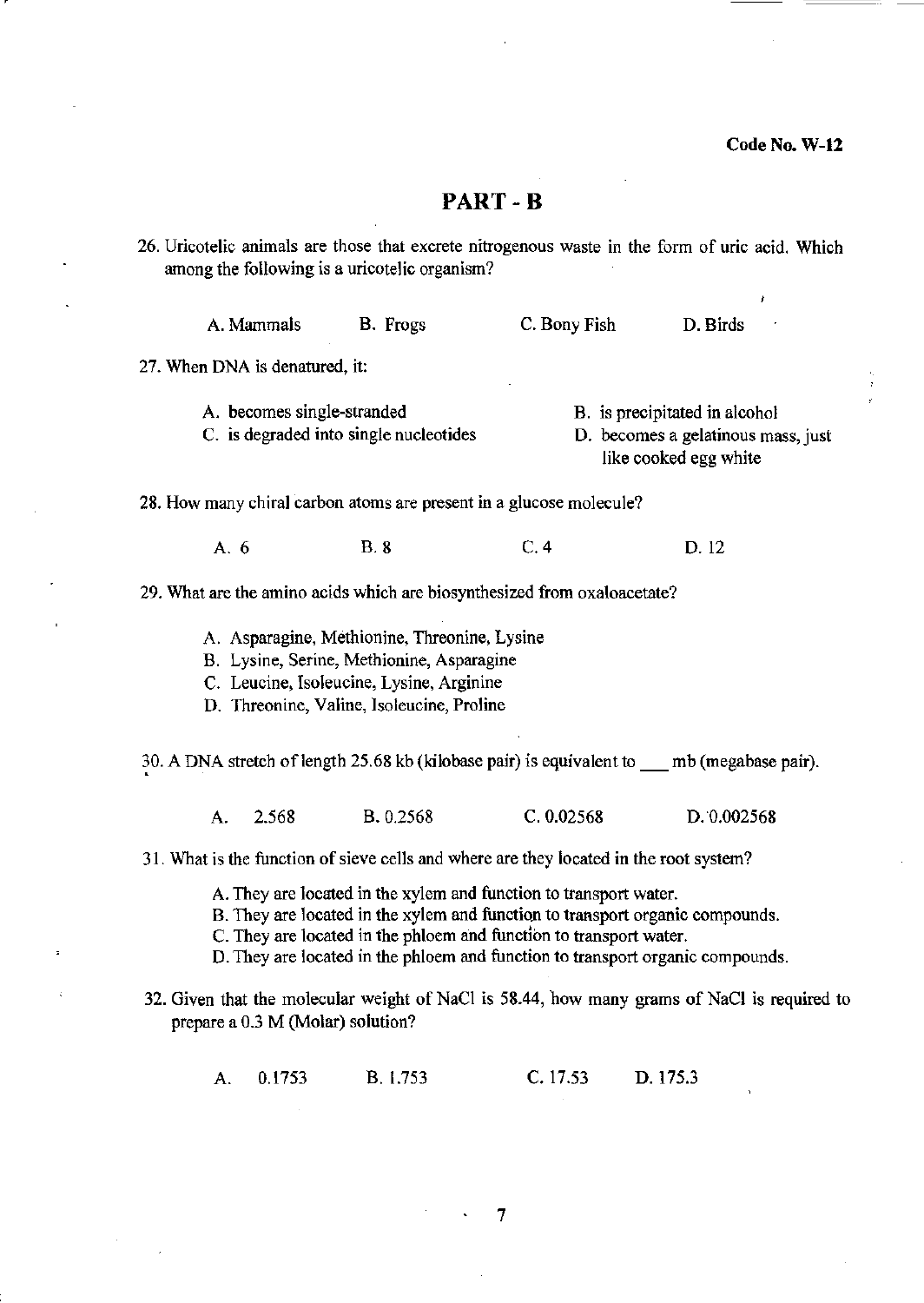33. Vasa efferentia is the part of one of the most important human organs which arises from

A. Kidney B. Veins C. Ovary D. Testis

34. The process of translation requires the presence of:

A. mRNA, tRNA and ribosomes

- C. DNA, mRNA and RNA polymerase
- B. mRNA, ribosomes and RNA polymerase
- D. free nucleotide bases, amino acids and ribosomes

35. Consider the following statements comparing the organization and composition of prokaryotic (E. *coli)* and eukaryotic (mouse) ribosomes.

- (i) *E. coli* has 70S ribosomes made of 30S and 40S subunits
- (ii) Mouse has 80S ribosomes made of 408 and 50S subunits
- (iii) 168 rRNA is present in the smaller subunit of *E. coli* ribosome
- (iv) 18S rRNA is present in the smaller subunit of mouse ribosome

Which of the following statements are correct?

A.  $(i)$  and  $(ii)$ B. (ii) and (iii) C. (iii) and (iv) D. (i) and (iv)

36. The ratio of SDS to protein in SDS-PAGE

A. 1:01.4 B. 1.4:1 C. 1:4 D. 4:1

- 37. Effective chemotherapeutic agents are difficult to develop for the treatment of fungal infections because
	- A. Fungi have cell wall.
	- B. Fungi have better mechanisms to inactivate drugs.
	- c. Fungi are eukaryotic cells and their cellular machinery is similar to that of the host.
	- D. Fungal pathogens typically infect organs inaccessible for antibiotic treatment
- 38. The purity of an enzyme at various stages of purification is best measured by

A. Total protein B. Total enzyme activity

C. Specific activity of the enzyme D. Percent recovery of protein

8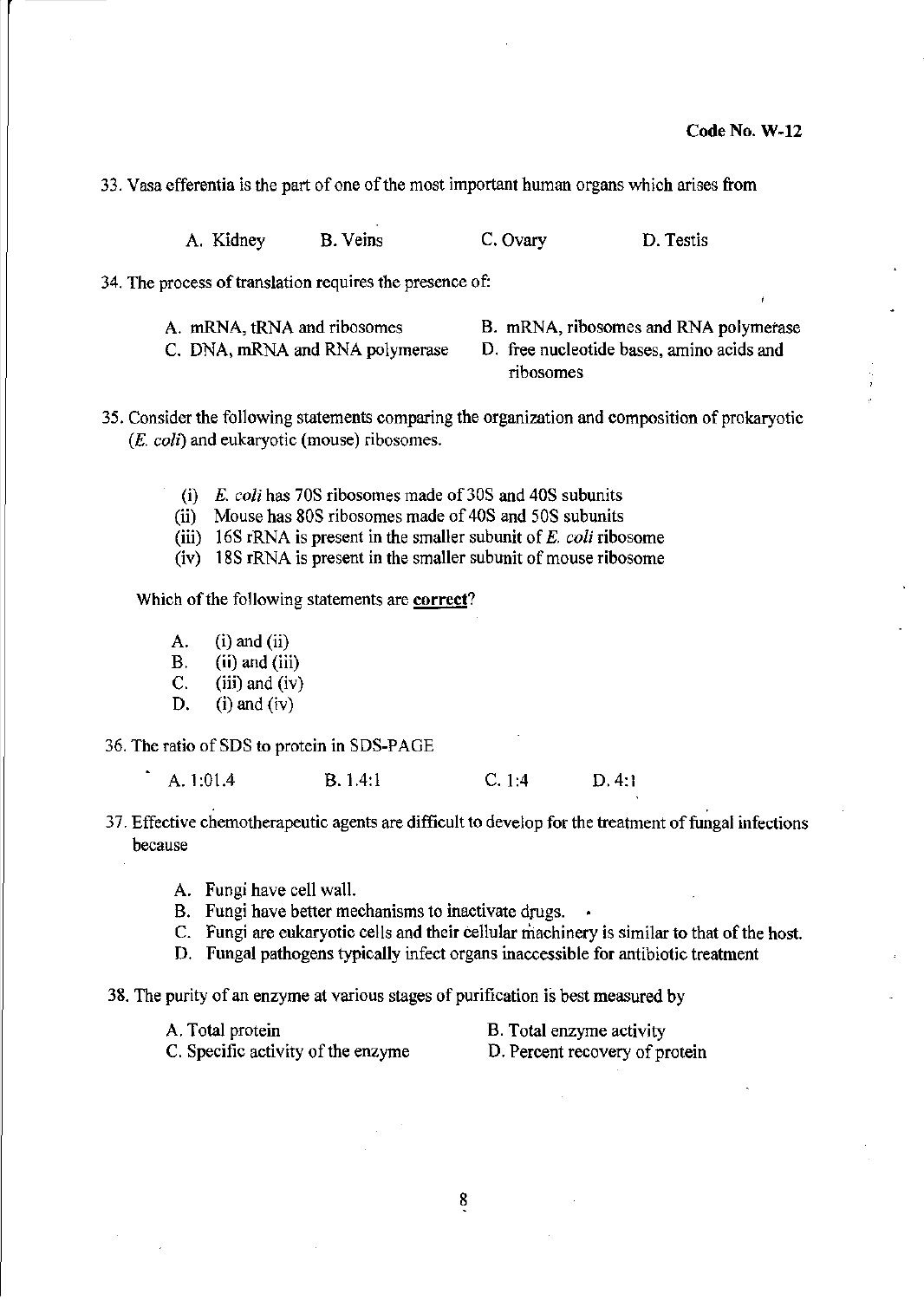D. Vitamin E

39. Match the human syndrome given in Panel A with the chromosomal imbalance described in Panel B

| Panel B                                     |
|---------------------------------------------|
| a. caused by an extra chromosome of 18      |
| b. caused by an extra chromosome of 13      |
| c. caused by an extra chromosome of 21      |
| d. caused by an extra X chromosome in males |
|                                             |
|                                             |

- A.  $I-b$ ; II-d; III-a; IV-c
- $B.$  I-b; II-c; III-d; IV-a
- C. I-c; II-d; III-b; IV-a
- D. I-c; II-d; III-a; IV-b
- 40. A special voice box which is characteristic of birds and is located at the posterior end of the trachea and its junction with the bronchi for producing sound is called as:

| A. Pygostyle | <b>B.</b> Synsacrum | C. Larynx | D. Syrinx |
|--------------|---------------------|-----------|-----------|
|              |                     |           |           |

41. The sex of a child is dictated by the inheritance of:

A. The number of X chromosomes from the mother

B. A single Y chromosome from the mother

- C. A single Y chromosome from the father
- D. Y chromosomes from the mother and father

42. Which of the following is not a dietary antioxidant?

A. Vitamin C B. Vitamin K C. Vitamin D

43. Lacteals are associated with

| A. Lymphatic system | B. Reproductive system |
|---------------------|------------------------|
| C. Endocrine system | D. Nervous system      |

44. If a strand of a helix has 30% adenine, which of the following inferences is true?

| A. The strand has 30% thymine | B. The opposite strand has 60% adenine |
|-------------------------------|----------------------------------------|
| C. The strand has 40% guanine | D. The opposite strand has 30% thymine |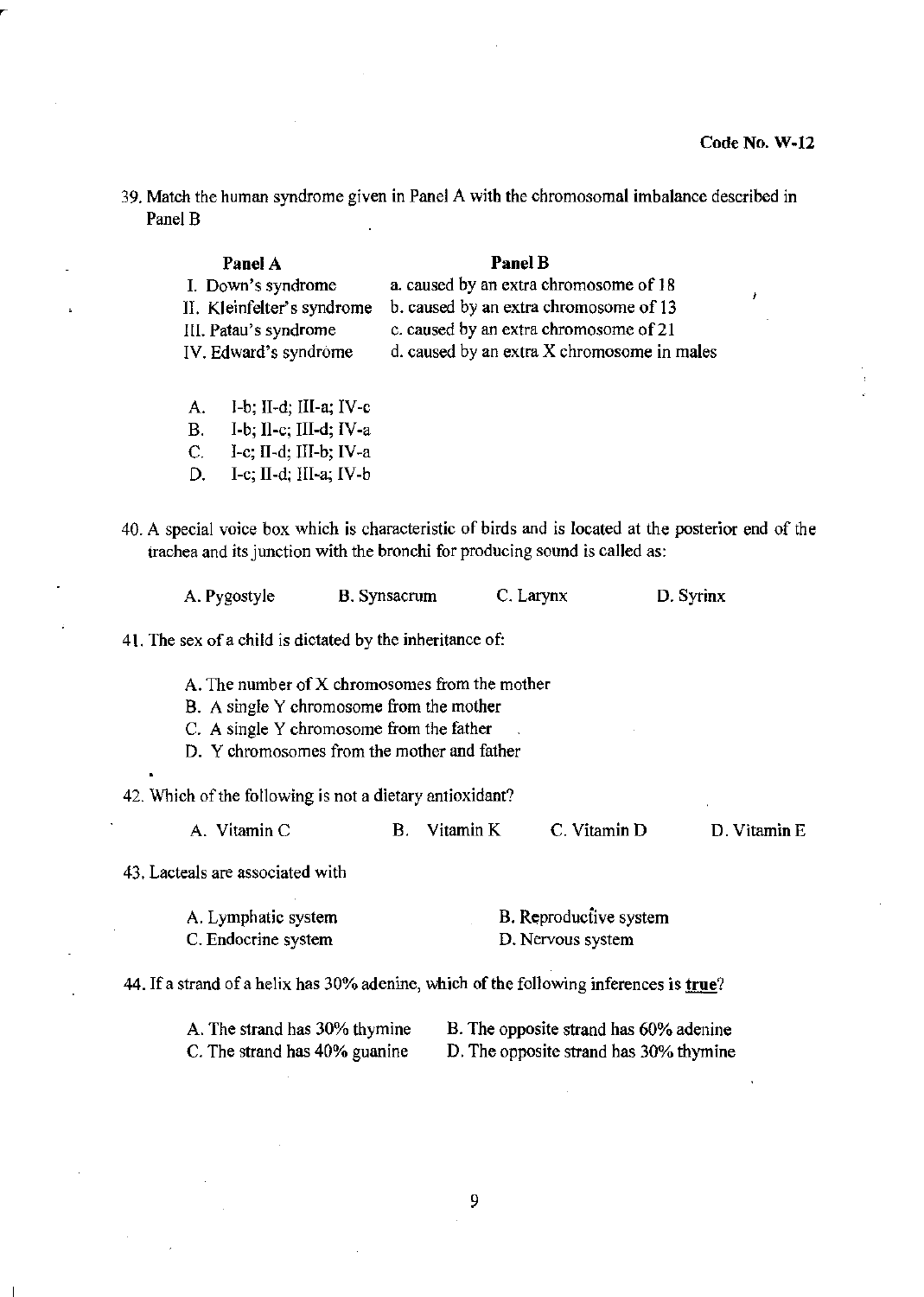- 45. In mice, the yellow coat color is always found in heterozygous condition as homozygosity for the allele determining yellow coat color causes lethality. A cross is made between two yellow coat colored mice which has yielded 2/3 progeny that are yellow coat color and 1/3 progeny that are normal coat color. This is the best example of
	- A. recessive lethal allele
	- B. dominant lethal allele
	- C. X-linked lethal allele
	- D. Y-linked lethal allele

46. Match the following:

| 1. Ramachandran plot            | <i>i</i> . Purification         |
|---------------------------------|---------------------------------|
| 2. Protein sequence             | ii. Pentose phosphate pathway   |
| 3. Dialysis                     | iii. Torsional angles           |
| 4. Enzyme                       | iv. Edman degradation           |
| 5. Ribose 5-phosphate           | v. Substrate                    |
|                                 | vi. Tertiary structure          |
| A. 1-vi, 2-iv, 3-i, 4-iii, 5-ii | B. 1-iii, 2-vi, 3-v, 4-i, 5-iv  |
| C. 1-iii, 2-iv, 3-i, 4-v, 5-ii  | D. 1-vi, 2-iii, 3-iv, 4-i, 5-ii |

47. The synthesis of glucose from lactate, glycerol, or amino acids is called:

| A. Glycogenolysis | <b>B.</b> Glycolysis |
|-------------------|----------------------|
| C. Lipolysis      | D. Gluconeogenesis   |

48. The cyclostomata is:

A. A class in vertebrata

B. Stomata having circular structure

C. Chloroplast with circular shape

D. Fish which emits light

49. The antiviral drug Vidarabine

A. is a nucleoside analogue inhibits the synthesis of viral DNA.

B. is an analogue of aminoacyl-tRNA, inhibits the protein synthesis.

C. binds to small ribosomal subunit (30S) and interferes with protein synthesis.

÷.

D. blocks the penetration and uncoating of virus particles.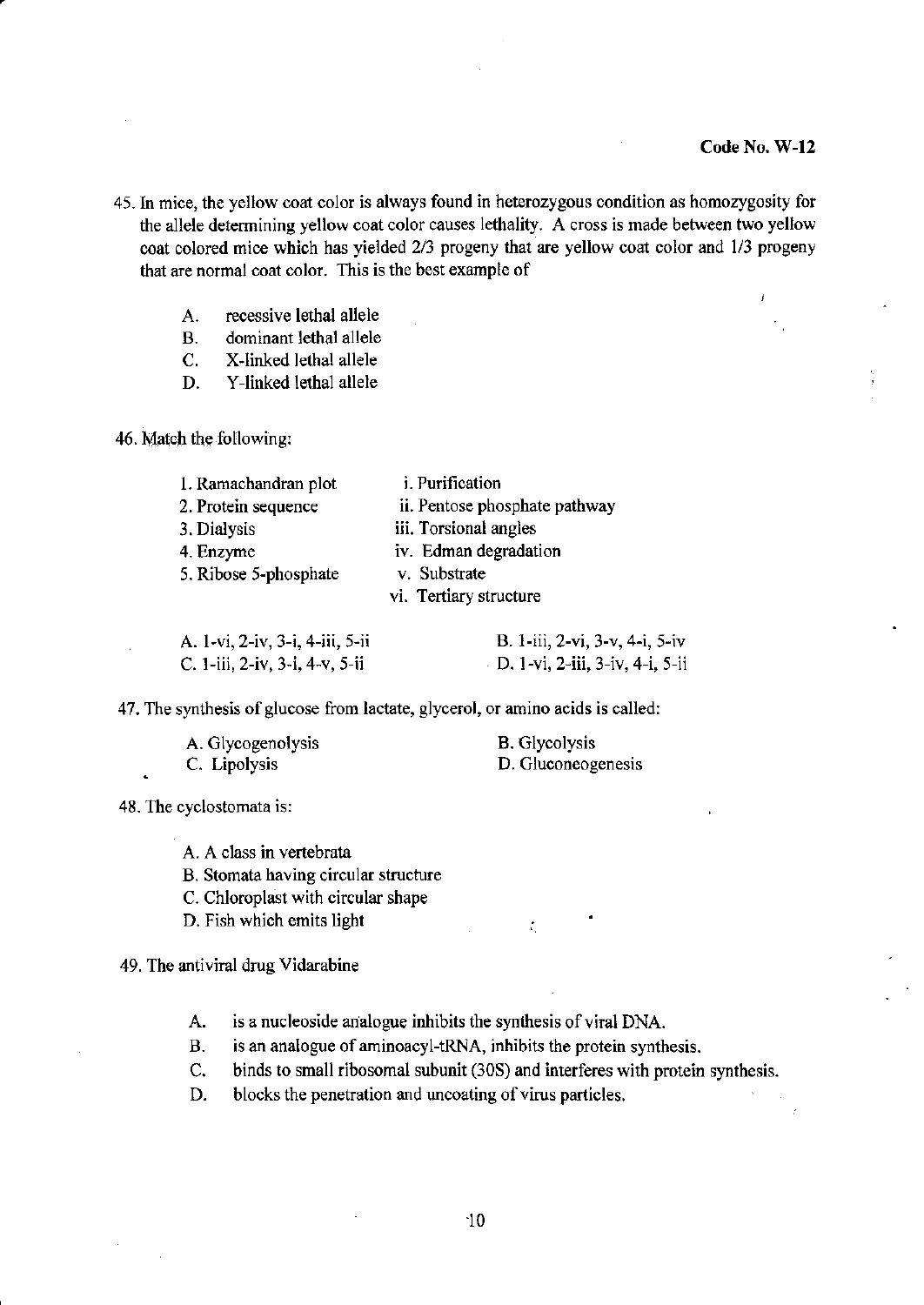50. Match the chemical mutagen (A) with their respective mode of action (B)

(A)

a. 5-hromouracil h. Proflavin c. 2-aminopurine d. Ethyl ethane sulfonate

B.  $a(i)$ ,  $b(v)$ ,  $c(iv)$ ,  $d(iii)$ ,  $e(ii)$ C.  $a(iii)$ ,  $b(ii)$ ,  $c(i)$ ,  $d(v)$ ,  $e(iv)$ D.  $a(i)$ ,  $b(iv)$ ,  $c(iii)$ ,  $d(ii)$ ,  $e(v)$  (B)

- e. Nitrous acid A.  $a(iii)$ ,  $b(v)$ ,  $c(i)$ ,  $d(ii)$ ,  $e(iv)$ (i) Adenine base analogue (ii) Removes purine rings (iii) Thymine base analogue (iv) Converts C to U and A to hypoxanthine (v) Intercalates between base pairs
- 51. A and B genes are very tightly linked and no crossing occurs between these two loci. *Drosophila* fly of genotype *Ab/aB* is test crossed to ab/ab. What proportion of the progeny will be aaBb?

|  | A.25% | B.50% | C.75% | D.100% |
|--|-------|-------|-------|--------|
|--|-------|-------|-------|--------|

52. The immunoglobulin that results in histamine release is

| A. IgA | B. IgD | $C.$ IgE | D. IgM |
|--------|--------|----------|--------|
|        |        |          |        |

53. Identify the target cell receptor for cholera toxin

| A. Synaptic vesicle | B. Capillary morphogenesis protein-2 |
|---------------------|--------------------------------------|
| C. CR3 Integrin     | D. Ganglioside                       |

54. Higher plants are unable to fix dinitrogen because they do not have genes which encode

- A. A membrane-limited nuclear compartment.
- B. Dinitrogenase enzyme complex
- C. Glutamate synthase enzyme
- D. Glutamine synthetase enzyme
- 55. When a boundary of a system does not permit the transport of matter between system and surroundings then the system is said to be.....

A. Open system B. Closed system C. Isothermal system D. Adiabatic system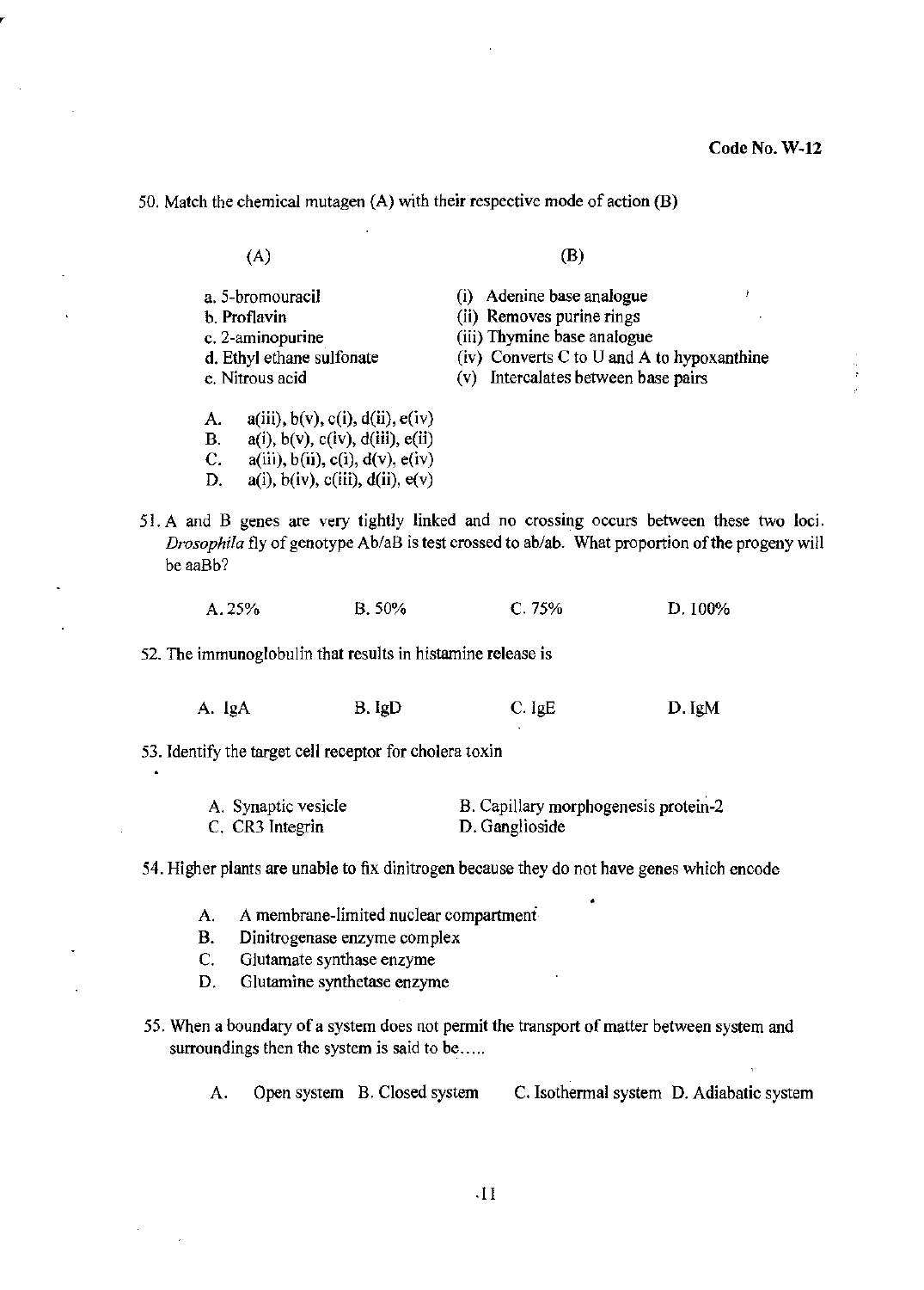56. Barhara Mcclintock first discovered transposable elements by experimentation with

| A. Drosophila melanogaster | B. Zea mays          |
|----------------------------|----------------------|
| C. Arabidopsis thaliana    | D. Neurospora crassa |

57. The enzyme fumarate hydratase is a

| A. Hydrolase | B. Lyase          |
|--------------|-------------------|
| C. Ligase    | D. Oxidoreductase |

58. The mechanism by which resistance to a virulent strain of plant pathogenic virus is conferred by prior exposure of plants to a less or inactive form of the virus is known as:

| A. Incineration     | <b>B.</b> Infestation |
|---------------------|-----------------------|
| C. Cross protection | D. Crossing over      |

59. Which of the following statements is true about amino acids?

A. All protein forming amino acids are chiral except glycine

B. Threonine has three chiral centres ( $\alpha$ -,  $\beta$ - and  $\gamma$ -carbons)

C. Only L-amino acids occur in living organisms

D, All amino acids have a pI-value except alanine

60. Chlorofluorocarbons pose a danger to the natural concentration of

| A. Carbon dioxide | B. Oxygen |
|-------------------|-----------|
| C. Nitrogen       | D. Ozone  |

61. Some stereoisomers are mirror images of each other; they are called----

| A. Diastereomers     | B. Enantiomers       |
|----------------------|----------------------|
| C. Cis-Trans isomers | D. Geometric isomers |

62. Usually the two sugar molecules bind with glycosidic bond. What type of bond joins sugar molecules?

A. Ionic B. Hydrogen C. Van der Walls D. Covalent

63. If the average molecular weight of one amino acid is 110 Daltons, the molecular weight of a peptide made up of 10 amino acids is expressed to be '

A. 1100 B.938 C.920 D.789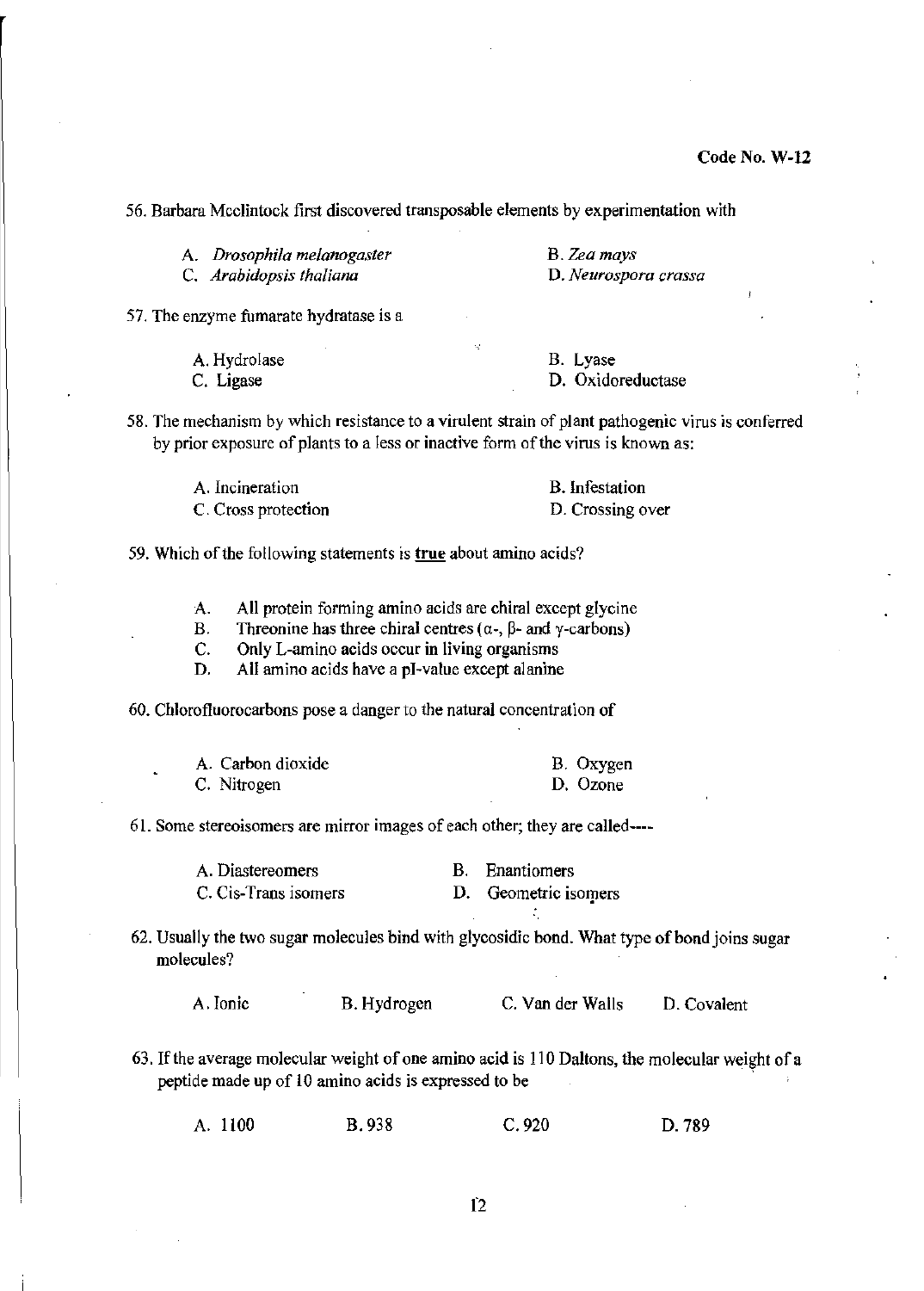64. The peptide, Ala-Arg-Gln-Met-Thr.Trp-Lys-Val, was digested with cyanogen bromide to produce

A. Ala-Arg-Gln-Met + Thr-Trp-Lys-Val B. Ala-Arg-Gln-Met-Thr-Trp + Lys-Val C.Ala-Arg + Gln-Met-Thr-Trp-Lys-Val D. Ala-Arg-Gln + Met-Thr-Trp-Lys-Val

65. A solution has a pH of 3.5. What is its pOH?

A.13.5 B.12.5 C.11.5 D.10.5

- 66. Consider the statements about sex determination in *Drosophila melanogaster* and choose the correct answer
	- 1. The flies with sex chromosome complement XO and two sets of autosornes (AA) are sterile males
	- II. The flies with sex chromosome complement XXV and two sets of autosomes (AA) are fertile males
	- III. The flies with sex chromosome complement XY and two sets of autosomes (AA) are fertile males
	- IV. The files with sex chromosome complement XX and three sets of autosomes (AAA) are intersexes
	- A. Statements I, II and III are correct
	- B. Statements I, III and IV are correct
	- C. Statements II, III and IV are correct
	- D. Statements I, II and IV are correct
- 67. From the animal taxonomic studies, some of the examples/characteristics are listed is Column~ A (L, M, N, 0). Match its best combination with its corresponding phylum present in Column~ B (1, 2, 3, 4, 5) and select the correct answer.

| Column-B         |
|------------------|
| 1. Cnidaria      |
| 2. Echinodermata |
| 3. Ctenophora    |
| 4. Porifera      |
| 5. Mollusca      |
|                  |

A. L-4. M-1. N-3. 0-5 B. L-I,M-2.N-3.0-4 C. L-5, M-4. N-I, 0-2 D. L-3.M-4. N-I. 0-2

 $\left(13\right)$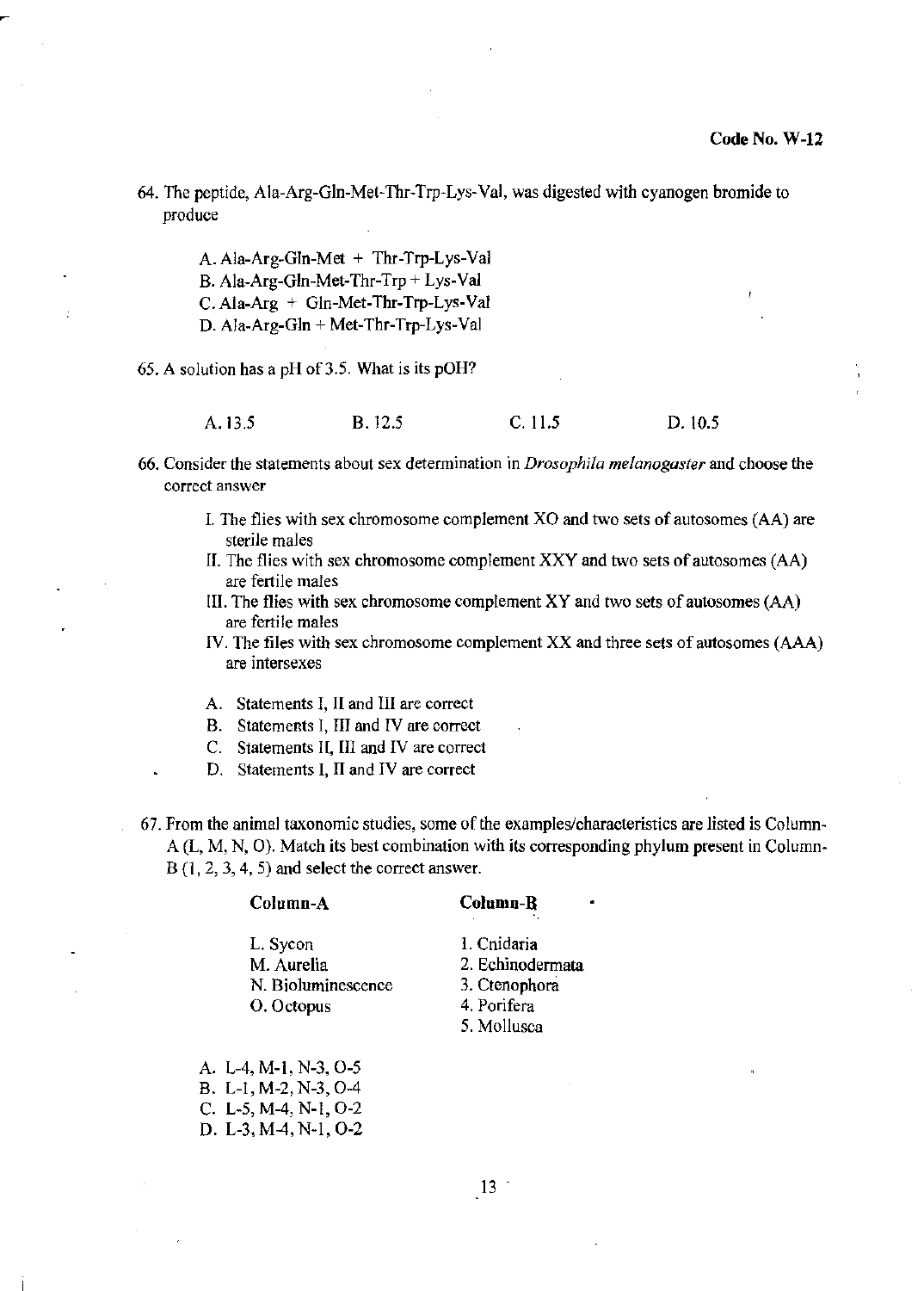68. A decrease in 2,4-D will cause.

A. a decrease in cotyledon size C. an elongation of roots

B. an increase in cotyledon size

69. The insecticide Gammexane is

A.DDT

C. Benzene hexachloride

D. a decrease in stem curvature

B. Chloral D. Westrosol

70. The association between the aphid *(Schizaphis graminum)* and the y-proteobacterium *Buchnera aphidicola* is a best example of

| A. Mutualism  | B. Commensalism |
|---------------|-----------------|
| C. Parasitism | D. Competition  |

71. One of the following statements is followed by the saturated fatty acids

A. High melting points

B. Low melting points

C. Nonlinear chains

D. Weak attraction

72. What is the primary flmction of gall bladder in human digestive system?

A. Recovery of water and electrolytes

- B. Neutralize the stomach acids contained in gastric chime
- C. Production of bile
- D. Stores and concentrates bile
- 73. G. W. Beadle and E. L. Tatum were awarded Nohel Prize for Physiology or Medicine in the year 1958 for demonstrating that all biochemical reactions were controlled by genes and that each gene was responsible for the synthesis of a specific enzyme. This Nobel Prize winning research work was based on the experiments carried out with.
	- A. eye-color mutants of *Drosophila*
	- B. body-color mutants of *Drosophila*
	- C. auxotrophic mutants of *Neurospora*
	- D. auxotrophic mutants of yeast

74. In proteins, N-linked oligosaccharides are attached to:

A. Glutamine B. Arginine C. Lysine D. Asparagine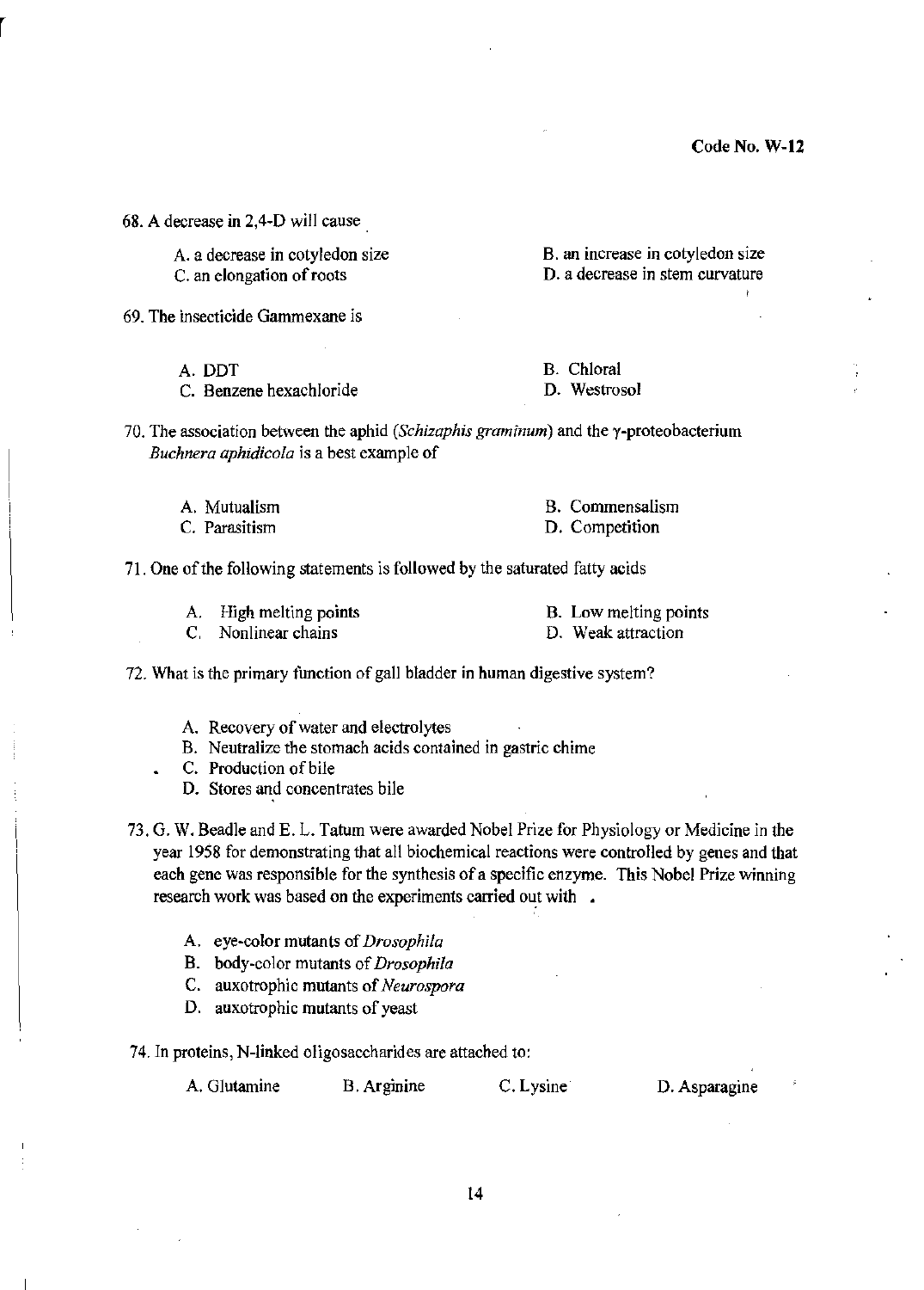- 75. The following bacterium is well known for production of the enzyme coagulase which coagulates the fibrinogen in plasma. The clot protects the pathogen from phagocytosis and isolates it from other host defenses.
	- A. *Staphylococcus aureus*

C. *Streptococcus pneumoniae* 

- B. *Pseudomonas aeruginosa* , D. *Streptococcus pyogenes* 
	-
- 76. The IUPAC name of methyl cyanide is

| A. Methyl-n-butyl amine | B. Methane nitrile |
|-------------------------|--------------------|
| C. Cyano methane        | D. Ethane nitrile  |

77. The stages of parasitic protozoa that actively feed and multiply are called as:

| A. Hydrozoites | <b>B.</b> Cysts | C. Trophozoites | D. Schizonts |
|----------------|-----------------|-----------------|--------------|
|----------------|-----------------|-----------------|--------------|

78. In an antibody Fab fragment:

A. Is produced by pepsin treatment. C. Binds antigen.

B. Is produced by pepsin treatment. D. Lacks light chains.

79. Each cycle of  $\beta$ -oxidation produces

- A. 1 FADH2, 1 NAD+, and 1 acetyl-CoA B. I FADH2, 1 NADH and 1 acetyl-CoA C. 1FADH2, 1 NADH and 2 CO<sub>2</sub> molecules
- D. 1 FAD, 1 NAD+ and 2 CO<sub>2</sub> molecules
- 80. A man with heterozygous blood group A has children with a woman who has type AB Blood. Their children cannot be
	- A. Blood group AB
	- B. Blood group O
	- C. Blood group B
	- D. Blood group A

81. Which among the following is a non-proteinogenic toxic amino acid?

A. Arginine

C. Canavanine

- B. Homocysteine
- D. Hydroxyproline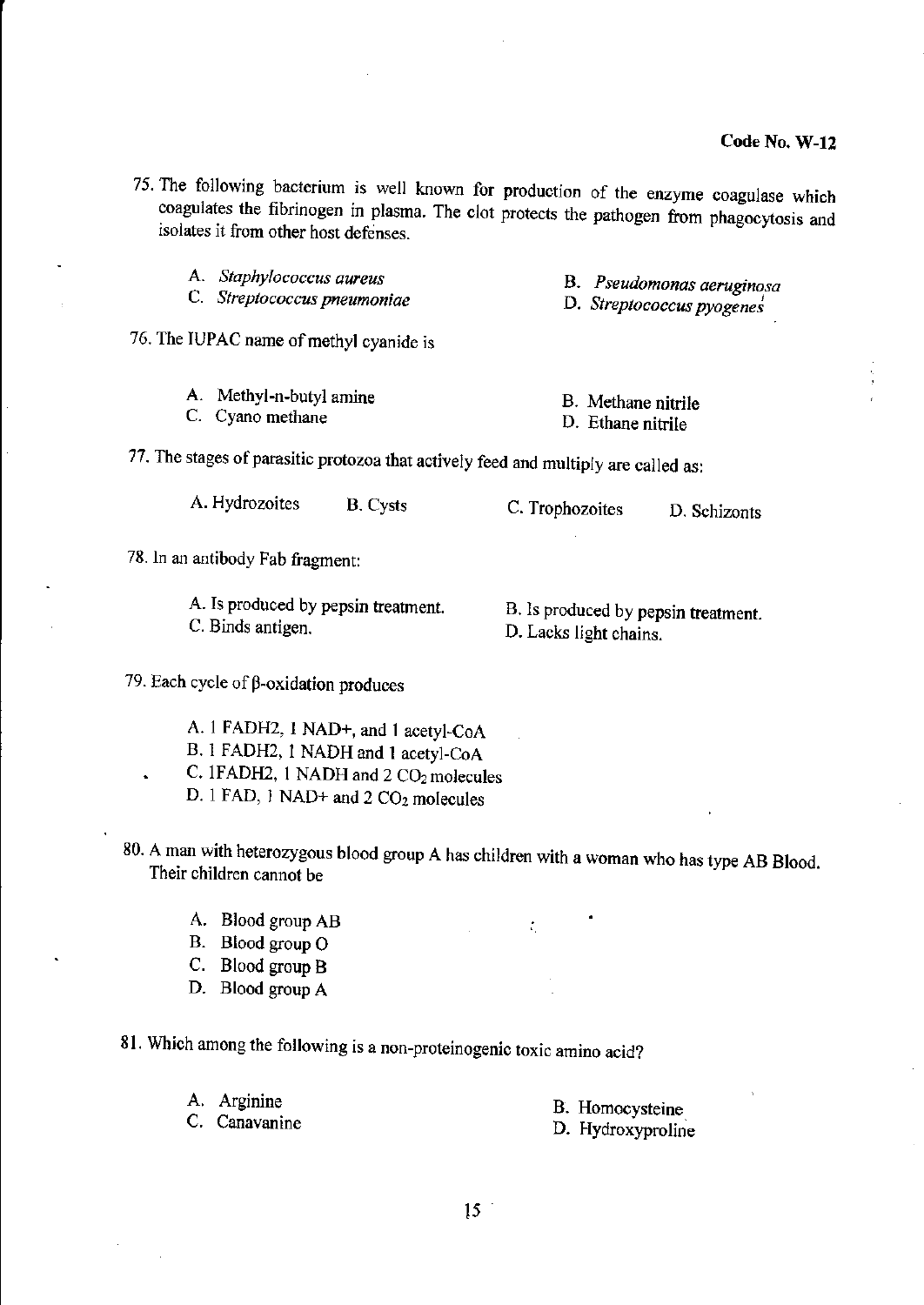82. A cross is carried out between genotypes Aa BB Cc dd Ee and Aa Bb cc DO Ee. How many genotypes of progeny are possible?

A.36 B. 32 C.18 D. II

- 83. When benzene reacts with ozone to give a triozonide as an intermediate which on treatment with  $Zn/H<sub>2</sub>O$  yields
	- A. Maleic acid B. Glyoxal C. Toluic acid D. Benzoic acid
- 84. When a leaf is dropped into a bucket of water, it floats on the top of the water. Which of the following properties of water could help explain what you observed?
	- A. It has a strong surface tension.
	- B. It can dissolve large quantities of solute.
	- C. It has a high specific heat.
	- D. It is hydrophobic.
- 85. Consider the following statements regarding structural genes.
	- I. They encode proteins that playa structural role in the cell
	- fl. They encode proteins that interact with other DNA sequences
	- III. They contain sequences of DNA corresponding to the amino acids of a protein

IV. They encode rRNAs

Which of the statements given above are correct?

- A. Statements [, II and III are correct
- B. Statements I, III and IV are correct
- C. Statements I, II and IV are correct
- D. Statements II, III and IV are correct

86. Which of the following group of hormones are produced by pituitary gland posterior lobe?

A. TSH and Prolactin

- B. Cortisone and Corticosterone
- C. Progesteron and Estradiol
- D. Vasopressin and Oxytocin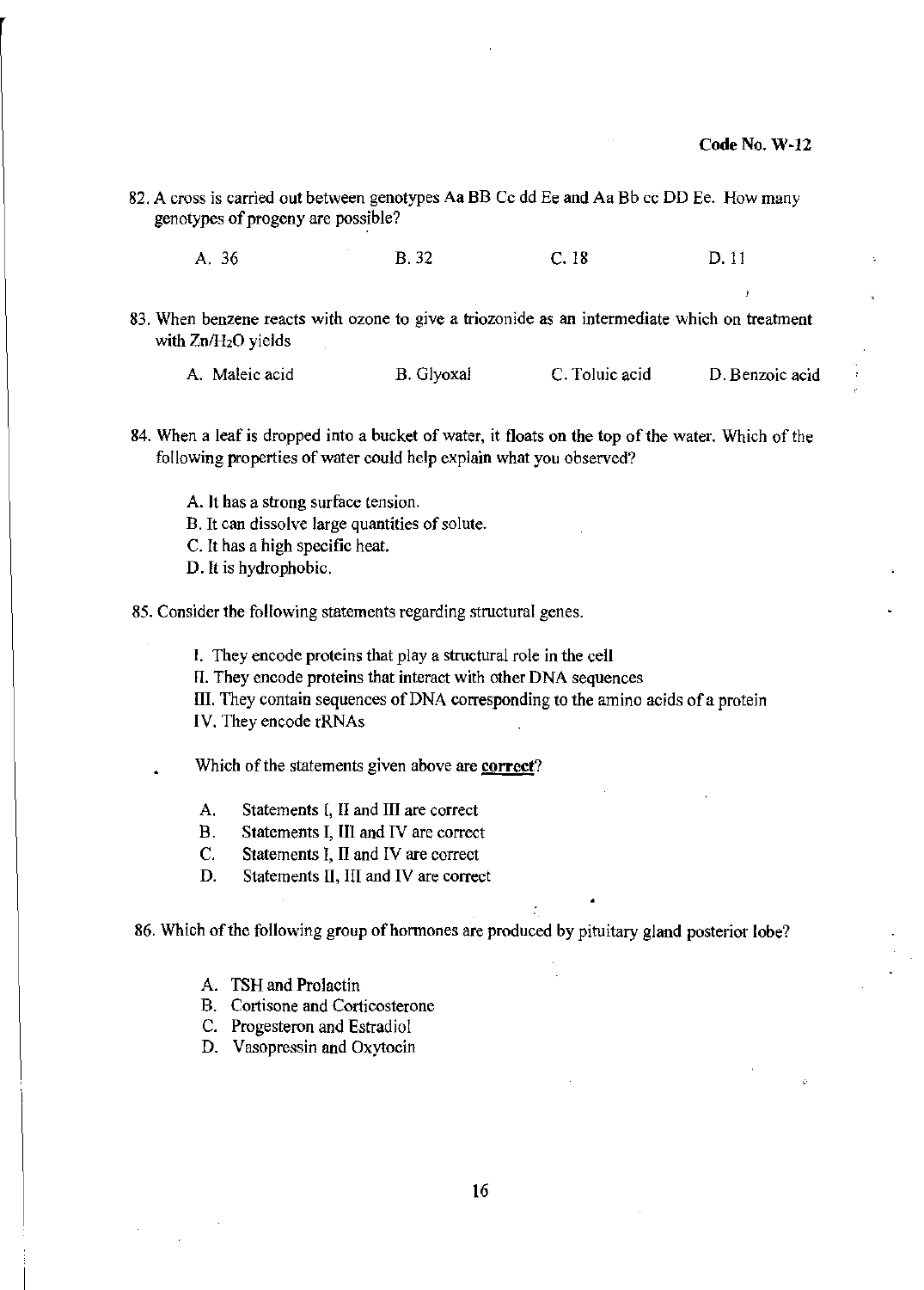- 87. Which of the following will typically have a higher *260/280* ratio in a micro-volume UV-VIS spectrophotometer, if the length of fragment in each case is same?
	- A. AT-rich single stranded DNA
	- B.
	- C. GC-rich single stranded DNA<br>Complimentary RNA obtained from AT-rich single stranded DNA given in option A
	- D. Complimentary RNA obtained from GC-rich single stranded DNA given in option B
- 88. Which of the following fonns of DNA will migrate faster in agarose gel electrophoresis? The condition is the molecular weight of these forms of DNA is equal.
	- A. Nicked circular DNA
	- B. Single stranded DNA
	- C. Double stranded DNA
	- D. Supercoiled circular DNA
- 89. Kinase reactions

 $\lceil$ 

- A. Inhibit disaccharide breakdown
- B. Involve in the transfer of a phosphate group
- C. Involve in the addition or removal of an amino acid to a polypeptide chain
- D. Involve in the transfer of hydrogen atoms
- 90. In a biochemical reaction, an oxidizing agent gets reduced by undergoing one of the following changes of state:
	- A. Losing electrons
	- B. Gaining electrons
	- C. Neither losing nor gaining electrons
	- D. Undergoes no change
- 91. The human immunodeficiency virus (HIV) that causes acquired immune deficiency syndrome (AIDS) is a
	- A. Single-stranded DNA virus
	- B. Double-stranded DNA virus
	- C. Double-stranded RNA virus
	- D. Retrovirus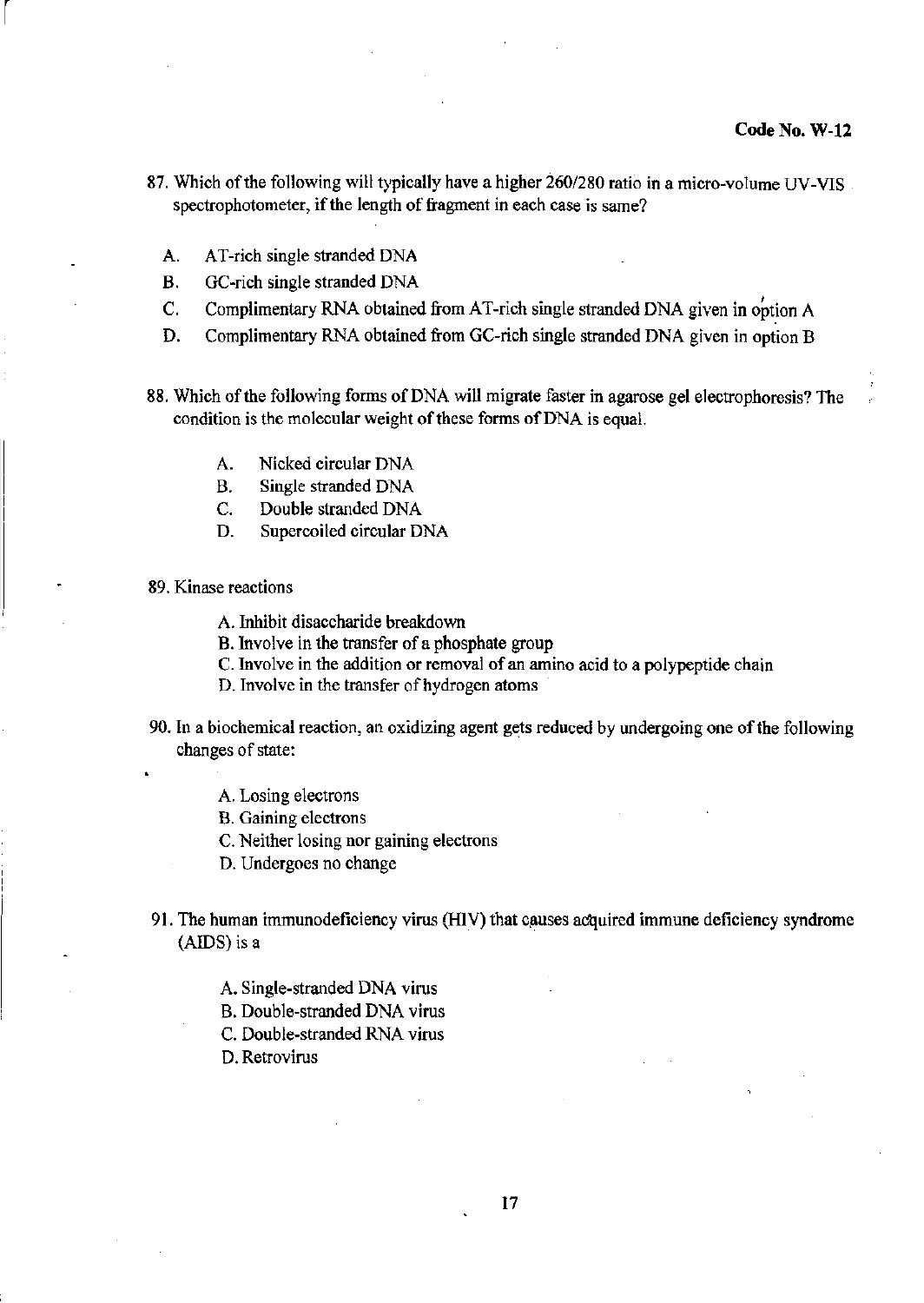92. Which among the following is a polymer of hydroxy fatty acids?

A. Chitin

B. Cutin

C. Lignin

D. Pectin

- 93. The fovea of the eye
	- A. provides the highest and clearest vision
	- B. has the lowest sight threshold
	- C. is the condition of fungus infection in eye
	- D. contains only rod
- 94. Choose the correct answer for the given statements

Statement 1: *Azalla* is a small aquatic moss that harbours *Anabaena* in pockets within its leaves.

Statement 2: *Azolla* has proven useful as green manure in the rice paddy field.

- A. Statement 1 is correct whereas statement 2 is false
- B. Statement 2 is correct whereas statement 1 is false
- C. Both statements are true
- D. Both statements are false
- 95. Which of the following helps in getting a three-dimensional picture of the specimen?
	- A. Transmission Electron Microscope
	- B. Compound Microscope
	- C. Scanning Electron Microscope
	- D. Simple Microscope
- 96. Recently WHO has declared the COVID-19 as global pandemic. Which of the following information is correct regarding COVID-19?
	- A. Its genetic material is positive·sense single-strand RNA
	- B. Its genome size is appx. 30Mb
	- C. Its outermost covering is made up of phospholipid
	- D. It is popularly known as carnivorous
- 97. The Protein·Energy Malnutrition (PEM) observed in infants occurs due to simultaneous deficiencies of proteins as well as low energy-levels/calories and is known as:

A. Appendicitis C. Marasmus

B. Gaucher's disease D. Jaundice

 $\mathcal{I}$  :